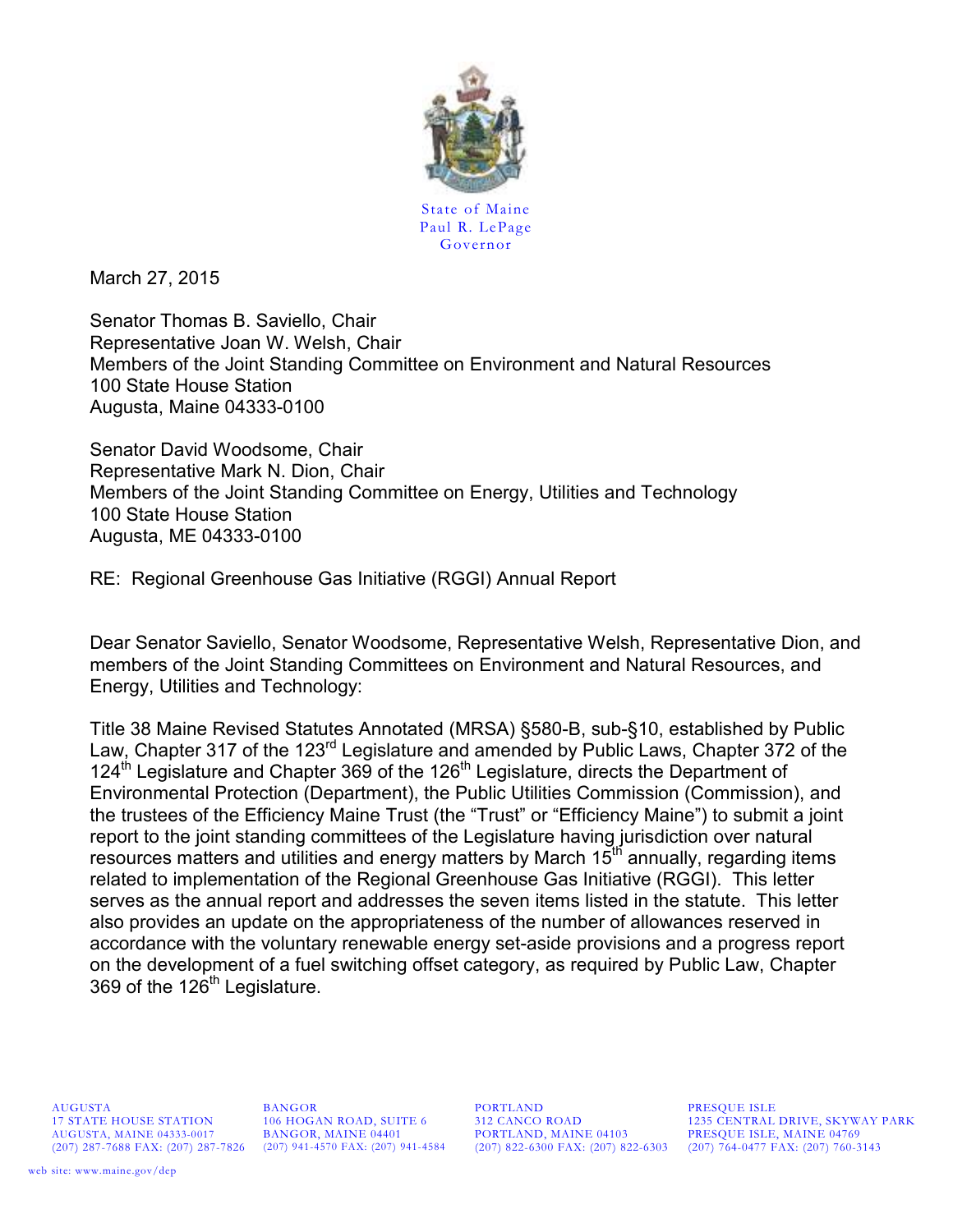# **A. The reductions of greenhouse gas emissions from carbon dioxide budget units, conservation programs funded by the Regional Greenhouse Gas Trust Fund pursuant to Title 35-A, section 10109 and carbon dioxide emissions offset projects.**

**Reductions of greenhouse gas emissions from carbon dioxide (CO2) budget units.** As a group,  $CO<sub>2</sub>$  budget units (RGGI units) located in Maine and throughout the RGGI region have experienced significant reductions in  $CO<sub>2</sub>$  emissions from the baseline period (2000 to 2005) both prior to and since the program began with the first auctions in 2008 (see Tables 1 and 2, below). Within the RGGI region,  $CO<sub>2</sub>$  emissions from RGGI units have decreased by more than 50% from baseline emissions.

The RGGI program was originally designed to stabilize  $CO<sub>2</sub>$  emissions from the RGGI units in the region for the period from 2009 through 2014. Beginning in 2015, the annual cap was to be reduced by 2.5% per year through 2018 to achieve a 10% reduction in emissions from baseline levels. Due to the achievement of greater reductions in  $CO<sub>2</sub>$ emissions from RGGI units than originally anticipated, the State of Maine, along with the other RGGI participating states, have made program changes to adjust the annual cap downward in 2014 and beyond to reflect the lower emissions at this point in the program. For the calendar year 2014, the annual cap for the region has been reduced from 165 million to 91 million allowances, representing a 45% reduction in the cap. Maine's share of the adjusted regional annual cap is 3.6%, or approximately 3.3 million allowances. The 91 million allowance annual cap was further adjusted to address a surplus of unused allowances residing in the market following the first three year compliance period, which closed at the end of 2011. The cap will then gradually be reduced at the originally planned rate of 2.5% per year between 2015 and 2020.

Table 1 shows  $CO<sub>2</sub>$  emissions data from Maine's RGGI units from 2000 thru 2013. Emissions for 2014 are projected to be slightly lower than in 2013; however, reporting of these emissions will not be complete until the second quarter of 2015, so they are not included in this table.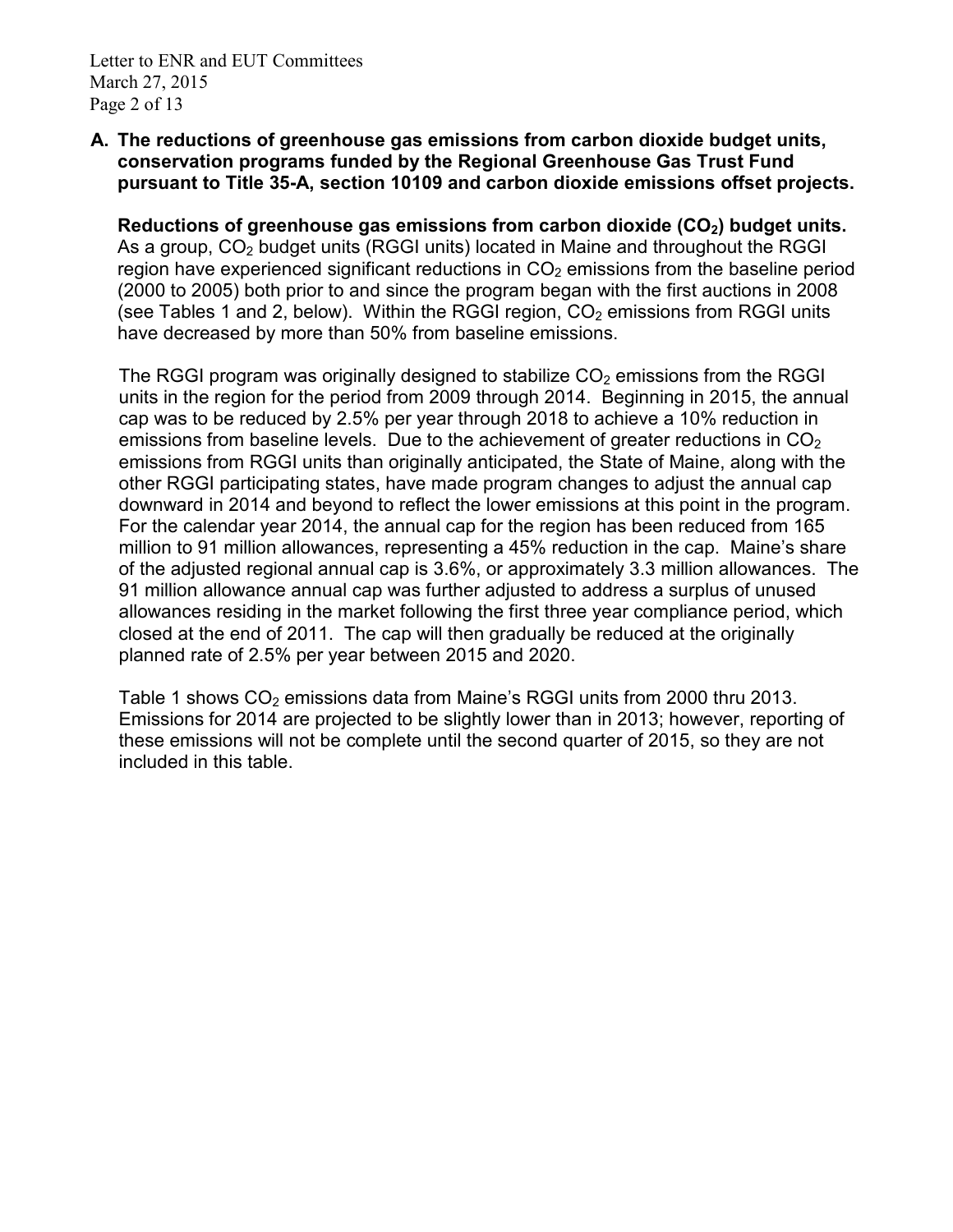# **Table 1**



| Maine RGGI Source Annual CO <sub>2</sub> Emissions (U.S. Tons) |                               |                       |                           |                        |                               |                  |                  |  |
|----------------------------------------------------------------|-------------------------------|-----------------------|---------------------------|------------------------|-------------------------------|------------------|------------------|--|
| Year                                                           | <b>FPL</b><br>Energy<br>Wyman | Verso<br>Androscoggin | Verso<br><b>Bucksport</b> | Casco<br>Bay<br>Energy | Westbrook<br>Energy<br>Center | Rumford<br>Power | Annual<br>Totals |  |
| 2000                                                           | 1,731,846                     | 519,770               | 0                         | 744,689                | 0                             | 153,306          | 3,149,611        |  |
| 2001                                                           | 1,010,729                     | 565,951               | 731,450                   | 1,402,914              | 1,042,637                     | 762,634          | 5,516,315        |  |
| 2002                                                           | 397,062                       | 608,960               | 829,490                   | 1,582,011              | 1,580,945                     | 782,900          | 5,781,368        |  |
| 2003                                                           | 1,119,510                     | 571,181               | 778,527                   | 1,025,612              | 1,358,157                     | 661,740          | 5,514727         |  |
| 2004                                                           | 616,030                       | 472,481               | 810,749                   | 1,178,901              | 1,412,282                     | 701,496          | 5,191,939        |  |
| 2005                                                           | 788,209                       | 1,019                 | 792,796                   | 1,153,173              | 1,419,619                     | 432,298          | 4,587,114        |  |
| 2006                                                           | 70,853                        | 24,826                | 780,609                   | 946,041                | 1,341,636                     | 207,857          | 3,371,822        |  |
| 2007                                                           | 357,638                       | 349,532               | 708,412                   | 831,251                | 991,719                       | 294,645          | 3,533,197        |  |
| 2008                                                           | 185,915                       | 481,163               | 796,139                   | 730,736                | 1,090,087                     | 407,238          | 3,691,278        |  |
| 2009                                                           | 242,371                       | 357,730               | 809,077                   | 995,235                | 1,015,132                     | 223,948          | 3,643,493        |  |
| 2010                                                           | 198,691                       | 489,273               | 813,064                   | 1,130,402              | 1,079,445                     | 232,583          | 3,943,458        |  |
| 2011                                                           | 107,642                       | 416,387               | 766,548                   | 778,158                | 1,081,176                     | 187,549          | 3,337,460        |  |
| 2012                                                           | 77,825                        | 357,371               | 787,071                   | 532,676                | 1,018,917                     | 166,212          | 2,940,072        |  |
| 2013                                                           | 211,641                       | 352,862               | 793,406                   | 161,783                | 1,011,082                     | 81,649           | 2,612,423        |  |

# *Note: Emissions from the former Mason Station in Wiscasset are not included in Table 1 because it has not operated since 2003 and is not a RGGI source.*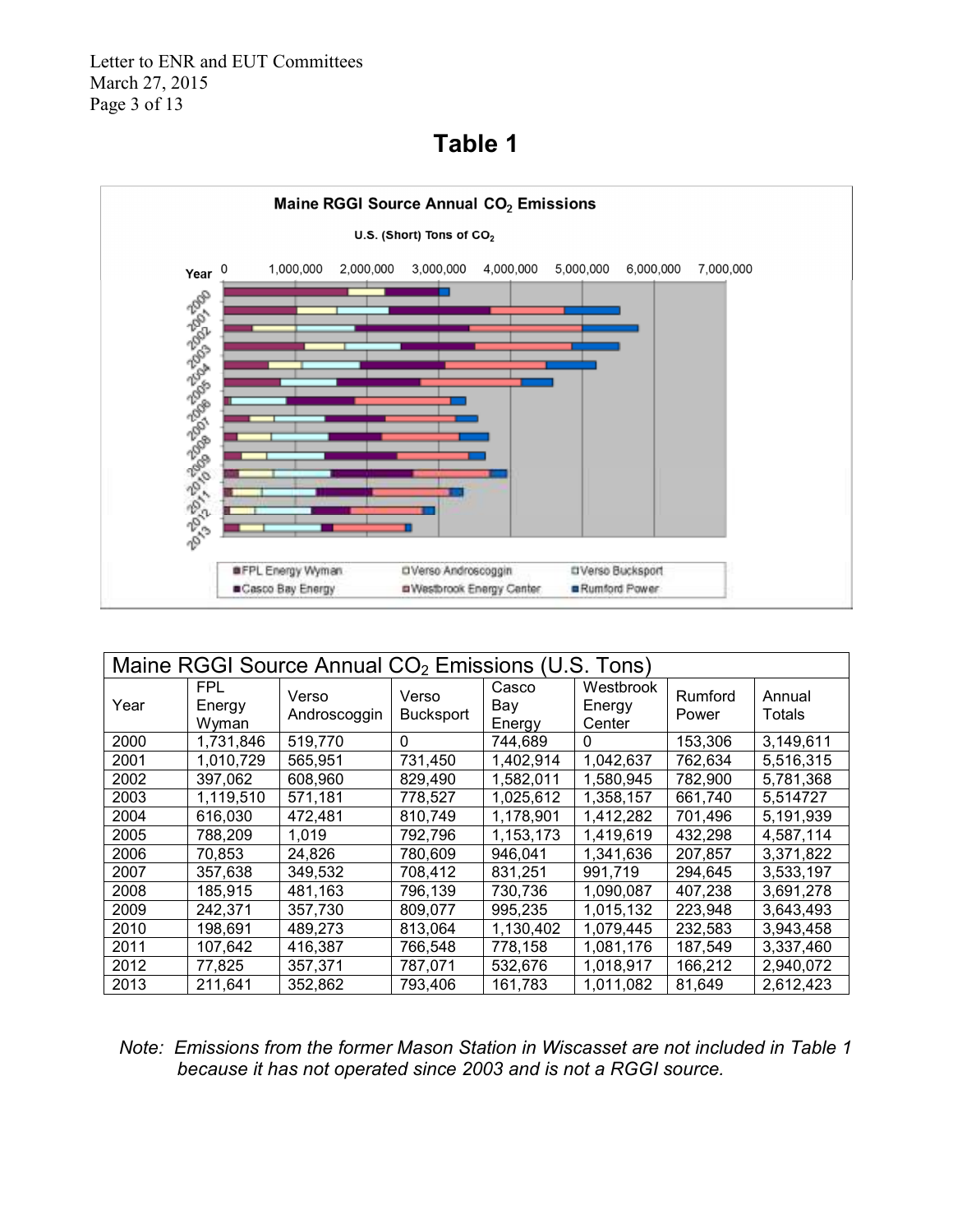Letter to ENR and EUT Committees March 27, 2015 Page 4 of 13

Table 2 shows  $CO<sub>2</sub>$  emissions data from all RGGI units in the region, by state, from 2000 thru 2013. Emissions data for 2014 will not be available until the second quarter of 2015, so they are not included in this table.



| RGGI Source Annual CO <sub>2</sub> Emissions by State (U.S. Tons) |            |           |            |            |            |           |              |              |                |        |                                |
|-------------------------------------------------------------------|------------|-----------|------------|------------|------------|-----------|--------------|--------------|----------------|--------|--------------------------------|
| Year                                                              | <b>CT</b>  | DE        | MA         | <b>MD</b>  | <b>ME</b>  | <b>NH</b> | <b>NJ</b>    | <b>NY</b>    | R <sub>l</sub> | VT     | <b>ANNUAL</b><br><b>TOTALS</b> |
| 2000                                                              | 11,977,434 | 7,308,248 | 25,452,680 | 38,446,856 | 3,156,292* | 5,178,731 | 21,954,959   | 69,809,356   | 2,959,594      | 24,914 | 186,269,063                    |
| 2001                                                              | 11,005,310 | 7,612,366 | 25,400,430 | 36,980,555 | 5,517,285* | 4,862,445 | 20, 177, 621 | 65,553,672   | 1,782,110      | 22,015 | 178,913,809                    |
| 2002                                                              | 9,842,414  | 7,616,896 | 25,278,273 | 37,084,544 | 5,784,563* | 5,556,992 | 21,145,667   | 61,367,406   | 3,254,015      | 5,171  | 176,935,941                    |
| 2003                                                              | 9,273,759  | 7,628,367 | 27,218,204 | 37,064,738 | 5,515,325* | 8,478,382 | 20,543,331   | 62,129,292   | 2,668,990      | 12,094 | 180,532,482                    |
| 2004                                                              | 9,989,119  | 7,884,001 | 26,369,630 | 36,281,466 | 5,191,939  | 8,812,538 | 21, 133, 145 | 62,612,353   | 2,219,100      | 14.779 | 180,508,070                    |
| 2005                                                              | 11,323,844 | 8,300,628 | 26,640,945 | 37,263,686 | 4,587,114  | 8,972,027 | 21,937,521   | 62,718,683   | 2,692,228      | 7,781  | 184,444,457                    |
| 2006                                                              | 10,761,759 | 7,561,295 | 23,449,199 | 35,233,070 | 3,371,822  | 7,568,884 | 20,224,255   | 53,638,129   | 2,625,422      | 6,337  | 164,440,172                    |
| 2007                                                              | 10,052,782 | 8,744,154 | 25,366,733 | 35,700,194 | 3,533,197  | 7,314,954 | 21,515,622   | 55,717,151   | 3,161,200      | 6,112  | 171,112,099                    |
| 2008                                                              | 8,988,858  | 7,615,966 | 21,438,041 | 32,383,517 | 3,691,278  | 7,095,147 | 20,601,805   | 48,348,177   | 3,292,517      | 2,559  | 153,457,865                    |
| 2009                                                              | 7,322,364  | 3,708,331 | 18,661,076 | 25,572,943 | 3,643,493  | 5,769,881 | 16,359,443   | 37,861,408   | 3,416,783      | 1,965  | 122,317,687                    |
| 2010                                                              | 8,527,102  | 4,299,269 | 19,804,384 | 27,958,958 | 3,943,457  | 5,899,447 | 19,681,308   | 42,113,171   | 3,504,392      | 3,756  | 135,735,244                    |
| 2011                                                              | 7,018,498  | 4,150,396 | 15,634,872 | 24,699,638 | 3,337,460  | 5,525,369 | 17, 117, 779 | 37, 137, 382 | 3,946,582      | 6,537  | 118,574,513                    |
| 2012                                                              | 6,819,155  | 4,839,522 | 13,218,481 | 20,596,979 | 2,940,072  | 4,642,898 | **           | 35,417,901   | 3,735,785      | 2,319  | 92,213,112                     |
| 2013                                                              | 7,224,361  | 4,285,050 | 13,677,273 | 18,683,424 | 2,612,423  | 3,653,195 | **           | 33,607,796   | 2,771,105      | 2.761  | 86,517,388                     |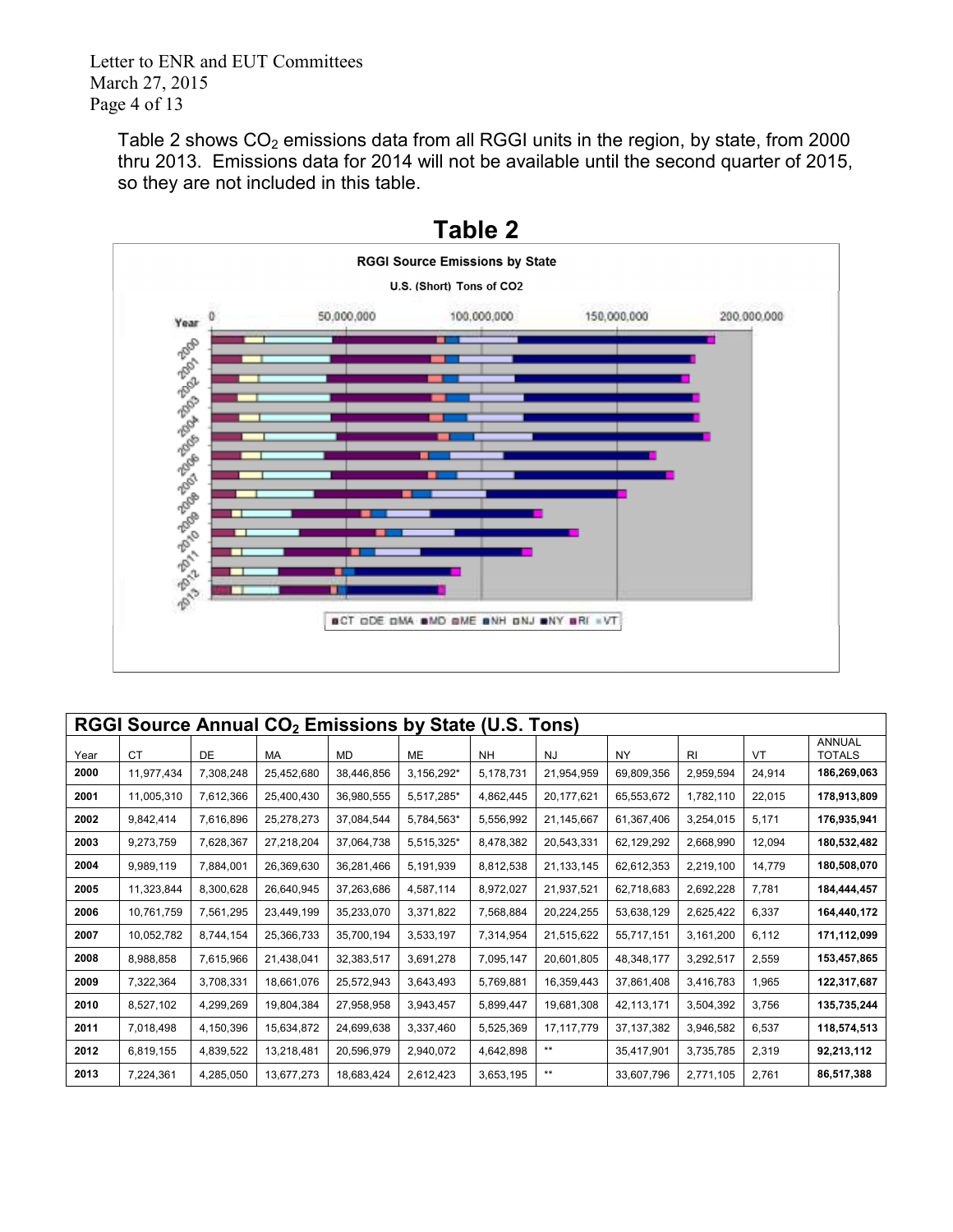- *\* Maine's emissions for the years 2000 through 2003 are shown as slightly higher than in Table 1 because emissions from the former Mason Station in Wiscasset are included in this Table 2 as part of Maine's baseline emissions under RGGI.*
- *\*\* New Jersey's emissions are not included in Table 2 beyond 2011 since New Jersey ended its participation in RGGI at the end of 2011.*

# **Reductions of greenhouse gas emissions from conservation programs funded by the Regional Greenhouse Gas Initiative Trust Fund.**

The carbon dioxide savings from conservation programs funded by RGGI monies to-date is estimated at 1,421,082 short tons, from both direct fossil fuel reductions and reduced electricity use. In June 2013, the Maine Legislature passed LD 1559, *An Act to Reduce Energy Costs, Increase Energy Efficiency, Promote Electric System Reliability and Protect the Environment,* also referred to as the Omnibus Energy Bill. A critical piece of the Omnibus Energy Bill was a new directive to invest 35% of RGGI auction revenues in measures to reduce home heating demand. This change in the RGGI statute allowed the Trust to fund on a large scale projects that save heating oil, Maine's most common heating fuel, without relying on federal funds.

Maine statute directs the Trust to allocate 35% of RGGI funds to residential heating reduction programs, 50% to commercial and industrial programs and 15% to rate relief. The 15% rate relief funds were directed by the Commission to be paid to the transmission and distribution utilities for disbursal to ratepayers in order to maximize its benefit to the Maine economy. The Trust allocates the RGGI funds as directed after setting aside amounts for administration and statutorily mandated interagency transfers.

The objectives currently set in Maine statute for the Trust's use of RGGI funds are to support the goals and implementation of the carbon dioxide cap-and-trade program established under Title 38, section 580-B, and in particular to promote cost-effective energy efficiency measures to reduce greenhouse gas emissions, lower heating costs, and save electricity.

# **Reductions of greenhouse gas emissions from offset projects.**

The offset project certification and application process was implemented in June of 2009. Independent third-party verifier status has been approved for private entities in three RGGI states. No third-party verifier has sought approval under Maine's RGGI rules to date. Maine has received no applications for RGGI offset projects located within the state, nor have there been any projects that have completed the application process in any other RGGI participating state. Forestry offset projects have occurred in Maine under the California program which offers higher offset prices for carbon allowances. To encourage availability of carbon offset funds under the west coast program, the RGGI states approved adoption of forestry offset standards similar to those in use in California which the RGGI states are implementing with a set of common rule and materials. Based on experience to date, the forest offsets may provide an additional source of funding for working Maine forests managed under these requirements. Based on experience with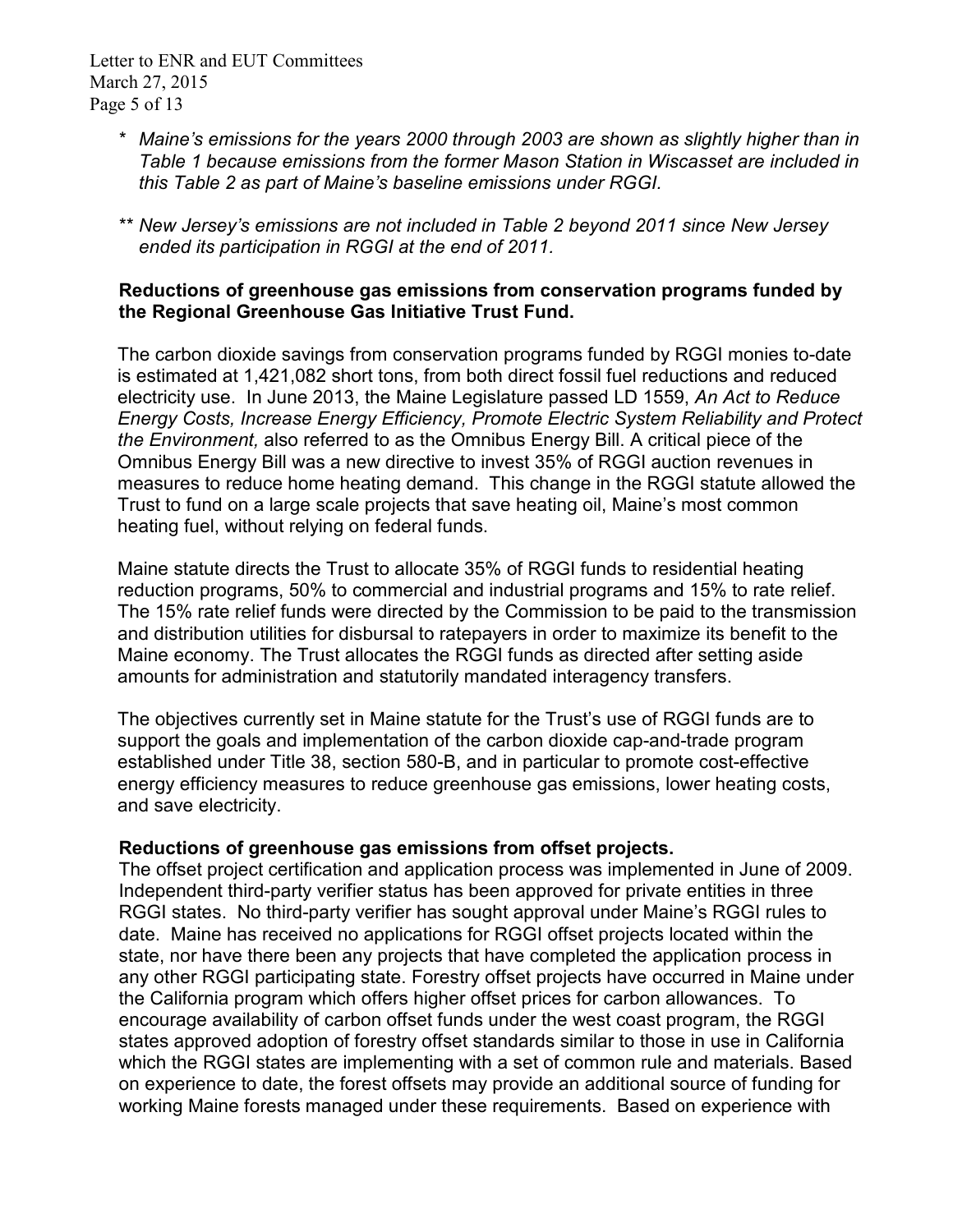Letter to ENR and EUT Committees March 27, 2015 Page 6 of 13

development of offsets projects to sell into California's program where carbon allowance prices are more than double RGGI's, the demand for offset projects and their associated allowances may increase as a result of the recent reduction to the annual cap within the RGGI program.

**B. The improvements in overall carbon dioxide emissions and energy efficiency from sources that emit greenhouse gases including electrical generation and fossil fuel fired units.** 

The yearly totals displayed in Table 3 below, show the improvements in  $CO<sub>2</sub>$  emissions from sources within Maine that emit greenhouse gases.

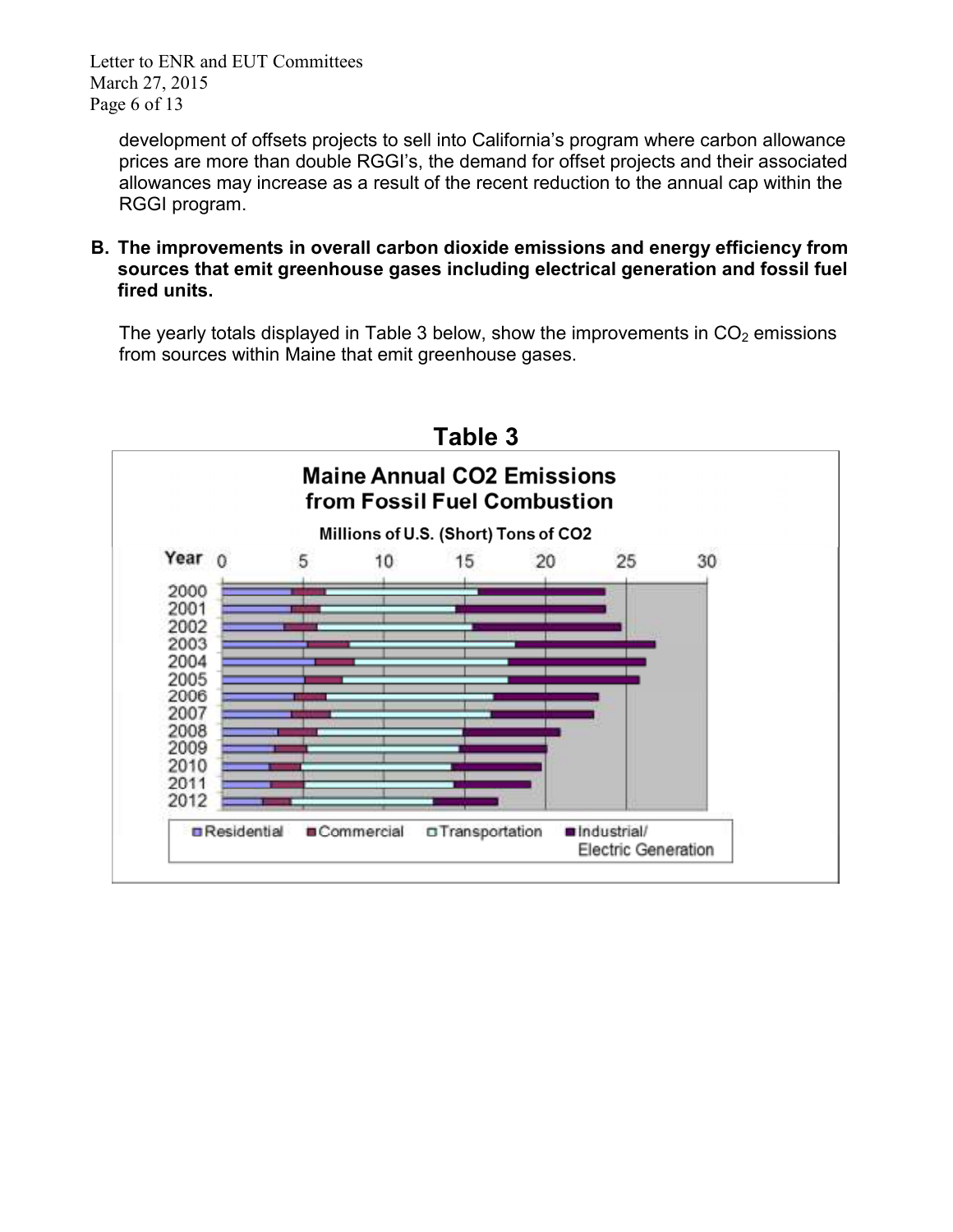| Maine Annual CO <sub>2</sub> Emissions from Fossil Fuel Combustion (In Millions of U.S. Tons) |             |            |                |                                   |       |  |  |
|-----------------------------------------------------------------------------------------------|-------------|------------|----------------|-----------------------------------|-------|--|--|
| Year                                                                                          | Residential | Commercial | Transportation | Industrial/Electric<br>Generation | Total |  |  |
| 2000                                                                                          | 4.30        | 2.08       | 9.46           | 7.81                              | 23.65 |  |  |
| 2001                                                                                          | 4.28        | 1.75       | 8.45           | 9.22                              | 23.70 |  |  |
| 2002                                                                                          | 3.85        | 2.00       | 9.65           | 9.18                              | 24.68 |  |  |
| 2003                                                                                          | 5.27        | 2.55       | 10.33          | 8.64                              | 26.79 |  |  |
| 2004                                                                                          | 5.73        | 2.39       | 9.60           | 8.48                              | 26.20 |  |  |
| 2005                                                                                          | 5.10        | 2.30       | 10.34          | 8.07                              | 25.81 |  |  |
| 2006                                                                                          | 4.44        | 1.98       | 10.37          | 6.50                              | 23.29 |  |  |
| 2007                                                                                          | 4.26        | 2.39       | 9.99           | 6.31                              | 22.95 |  |  |
| 2008                                                                                          | 3.45        | 2.40       | 9.04           | 6.02                              | 20.91 |  |  |
| 2009                                                                                          | 3.24        | 2.00       | 9.46           | 5.36                              | 20.06 |  |  |
| 2010                                                                                          | 2.94        | 1.89       | 9.39           | 5.49                              | 19.71 |  |  |
| 2011                                                                                          | 3.02        | 2.05       | 8.71           | 4.76                              | 18.54 |  |  |
| 2012                                                                                          | 2.49        | 1.75       | 8.83           | 3.96                              | 17.03 |  |  |

*Note: Emissions data for calendar year 2013 and 2014 are not yet available.* 

# **C. The maximization of savings through systemic energy improvements statewide**

The Trust's programs are described in more detail in section E. A review of the Trust's 2014 annual report illustrates a strong cost-effective statewide presence made possible through program participation and vendor partnerships. This has allowed the Trust to develop a robust, low-cost infrastructure for delivering energy efficiency programs to Maine's energy consumers.

By using RGGI funds to provide technical assistance and financial incentives, the Trust's programs have succeeded in helping Maine's residential, institutional, commercial, and larger industrial energy customers to make investments in their energy infrastructure. Leveraging RGGI funds, these customers have installed such upgrades as ductless heat pumps, insulation, pellet boilers, combined heat and power systems, new refrigeration systems, high-efficiency lights, and improved industrial processes that otherwise would not have occurred. The investment of RGGI funds in the Trust's programs is helping Maine's energy consumers make a transition to a higher level of energy efficiency, lowering their reliance on fossil fuels while reducing their greenhouse gas emissions and their operating costs.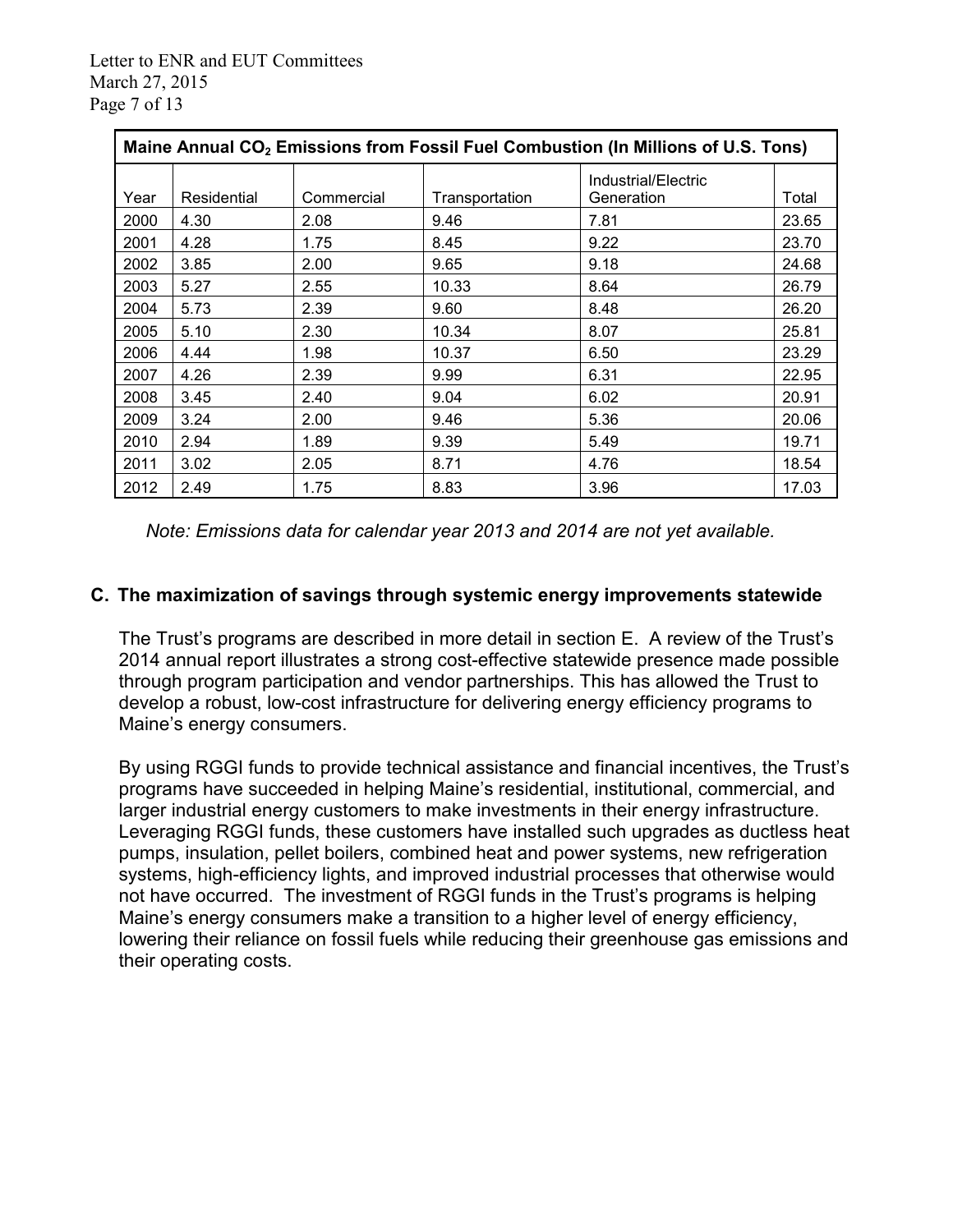#### **D. Research and support of new carbon dioxide offset allowance categories for development in the State.**

Historically, the supply of  $CO<sub>2</sub>$  allowances in the RGGI program have been substantially greater than the demand, causing  $CO<sub>2</sub>$  allowance prices to hover slightly below \$2 per allowance during the first few years of the program. Due to the relatively low cost of allowances, there has not been a demand for offset allowances (or the projects that create them). With the recent downward adjustment to the annual cap (beginning in 2014) following the program review in 2012, the price of allowances at more recent auctions has increased to the range of \$4 to \$5 per allowance. Although this increase in allowance price has not yet resulted in the submission of applications for offset projects, continued allowance price increases in the auction and secondary markets is likely to result in more of a demand for offset allowances.

Section D-8 of Public Law, Chapter 369, the Omnibus Energy Bill passed into law by the 126<sup>th</sup> Legislature last year, directs the Department and the Commission to work together to develop and promote for recognition by the other states participating in RGGI a modification of the existing end-use energy efficiency offset category to provide incentives for industrial and residential consumers to switch from the use of oil and coal to fuels with lower greenhouse gas emissions. The law also directs the Department and the Commission to report progress on the development of this offset category as part of this annual report. To date, the Department and Commission have conferred and exchanged ideas on how best to move forward with this directive. However, considering the current lack of demand for offset allowances, the fact that many residential, commercial, and industrial customers are switching to natural gas for economic reasons alone, and issues associated with the "maximum market penetration rate" concept, the Department and Commission have determined that expending time and effort on developing this offset project category is not a good use of resources at this time. The "maximum market penetration rate" concept means that if offset projects within a specific category have already penetrated the market at a rate of 5% or more, offset projects in that category no longer qualify for offset allowances under the program. The Department and Commission will continue to monitor the level of demand for offset allowances over the next year, and if things change, will re-evaluate the situation.

#### **E. Management and cost-effectiveness of the State's energy conservation and carbon reduction programs and efforts funded by the Energy and Carbon Savings Trust and Efficiency Maine Trust established pursuant to Title 35-A, section 10109.**

On July 1, 2010 the Trust assumed responsibility for the duties of the Energy and Carbon Savings Trust, which was subsequently renamed the RGGI Trust Fund. Table 4 shows how RGGI funds were allocated to Trust program budgets in FY 2014. Table 5 shows savings of electricity (kWh), heating and process fuels (MMBtu), and greenhouse gases (GHG) attributable to the RGGI funds.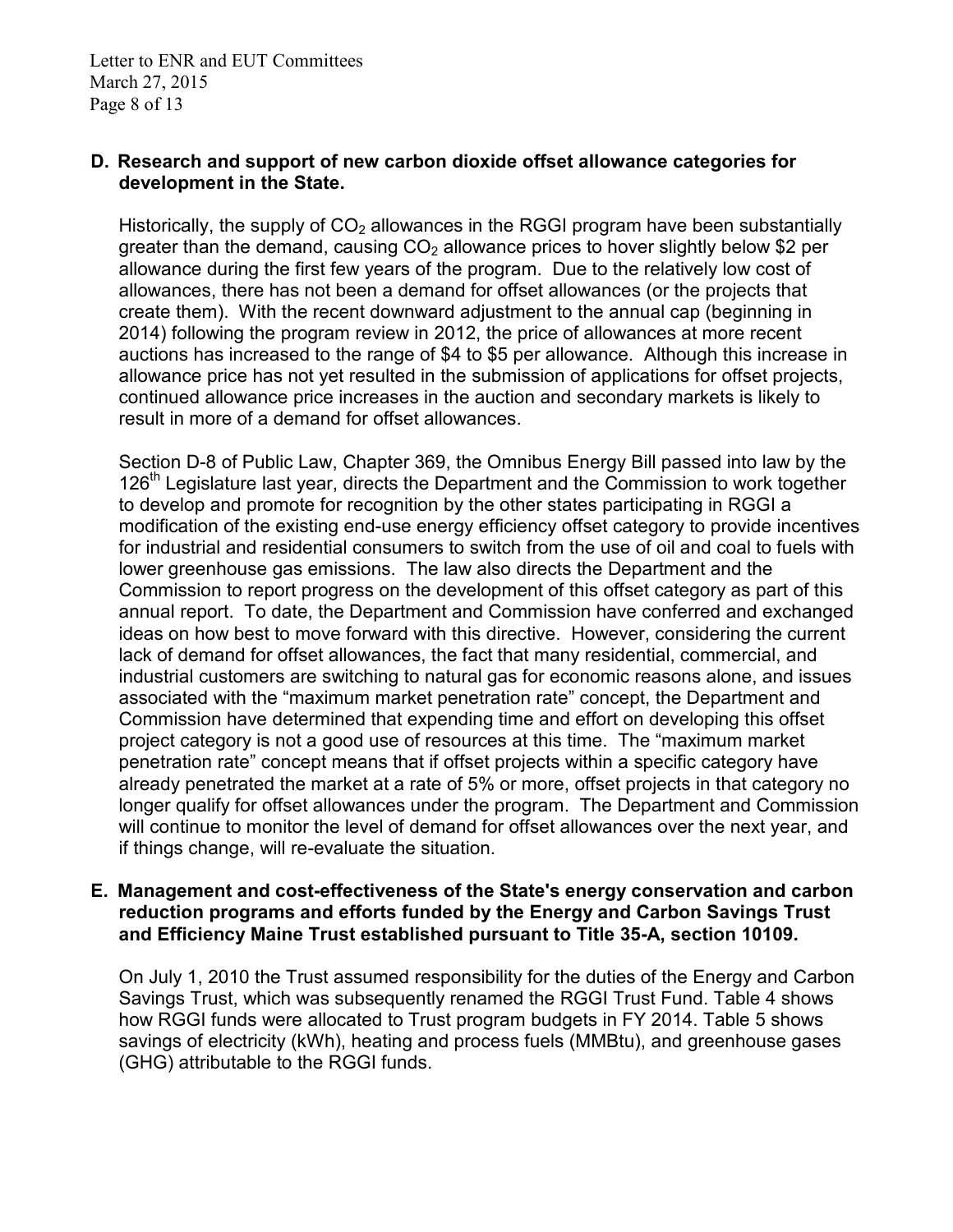| Program                           | FY 2014 Funds |           |  |
|-----------------------------------|---------------|-----------|--|
| <b>Residential Programs</b>       |               |           |  |
| Home Energy Savings Program       | \$            | 3,870,238 |  |
| Retail Lighting Program           | \$            | 670,785   |  |
| Low Income Heating Upgrades       | \$            | 318,971   |  |
| <b>Business Programs</b>          |               |           |  |
| <b>Business Incentive Program</b> | \$            | 87,704    |  |
| Large Customer Program            | \$            | 1,553,386 |  |
| <b>Multifamily Program</b>        | \$            | 311,741   |  |
| <b>Cross Cutting</b>              | \$            | 223,427   |  |
| Administration                    | \$            | 405,038   |  |
| <b>Inter-Agency Transfers</b>     | \$            | 1,803,690 |  |
| Total                             | Ś             | 9,244,981 |  |

# **Table 4: FY 2014 RGGI Funding**

Note: Statutory changes from the Omnibus Energy Act of 2013 caused a significant shift in how the Trust used RGGI funds starting in FY14 and caused a temporary slowing of expenditures. The Trust carried forward approximately \$2.8 million of FY2014 RGGI revenues which are forecast to be fully expended in FY2015. Also note, Large Customer Program funds only reflect projects that were completed in FY 2014. Some RGGI funds were allocated in FY 2014 projects that will be completed in future years. The spending and savings associated with those projects will be reflected in future RGGI annual reports.

# **Table 5: Program Results Attributed to RGGI Funds**

| Program                           |    | <b>FY 2014 Funds</b> | <b>Annual kWh</b><br><b>Savings</b> | <b>Annual MMBtu</b><br><b>Savings</b> | <b>Annual GHG</b><br><b>Savings (Tons)</b> |
|-----------------------------------|----|----------------------|-------------------------------------|---------------------------------------|--------------------------------------------|
| <b>Residential Programs</b>       |    |                      |                                     |                                       |                                            |
| Home Energy Savings Program       | \$ | 3,870,238            |                                     | 60,918                                | 4,905                                      |
| Retail Lighting Program           | S  | 670,785              | 7,734,838                           |                                       | 3,968                                      |
| Low Income Heating Upgrades       |    | 318,971              |                                     | 7,643                                 | 615                                        |
| <b>Business Programs</b>          |    |                      |                                     |                                       |                                            |
| <b>Business Incentive Program</b> | \$ | 87,704               | 555,186                             | 38                                    | 288                                        |
| Large Customer Program            | \$ | 1,553,386            | 6,638,080                           | -                                     | 3,405                                      |
| <b>Multifamily Program</b>        | Ś  | 311,741              |                                     | 2,197                                 | 177                                        |
| <b>Cross Cutting</b>              | \$ | 223,427              | ۰                                   |                                       |                                            |
| Administration                    | \$ | 405,038              | $\overline{\phantom{a}}$            | -                                     |                                            |
| <b>Inter-Agency Transfers</b>     |    | 1,803,690            |                                     |                                       |                                            |
| <b>Total</b>                      |    | 9,244,981            | 14,928,104                          | 70,796                                | 13,358                                     |

Brief details about each of these programs are as follows: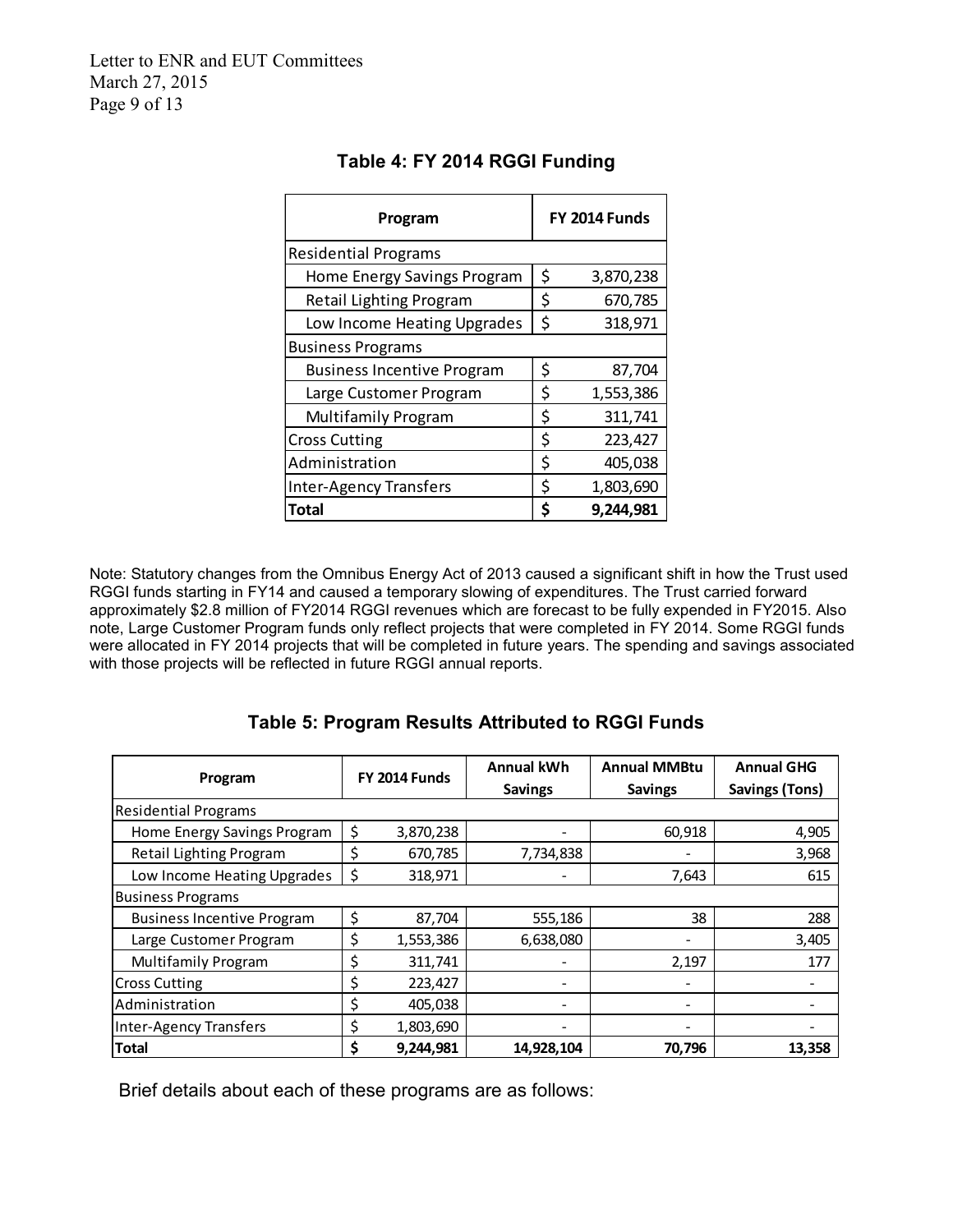Letter to ENR and EUT Committees March 27, 2015 Page 10 of 13

#### *Home Energy Savings Program*

The Home Energy Savings Program (HESP) was designed to raise awareness about the benefits of home weatherization and to encourage homeowners to undertake costeffective efficiency upgrades to reduce their heating demand. The program serves as a framework for market based weatherization and heating demand reduction achieved by providing rebates, financing, customer education and online resources. As noted in section A, the Omnibus Energy Bill authorized and encouraged the use of RGGI funds for rebates to save "all fuels" (as opposed to just electricity). The rebates targeted at residential consumers are administered under HESP. In FY 2014 the program invested \$3,870,238 of RGGI funds, approximately 99% of the program's total budget. By running the HESP program almost exclusively with RGGI funds, the Trust was able to generate annual savings of 60,918 MMBtu in avoided energy costs. These savings include annual heating oil savings of 419,885 gallons. For the purposes of reporting, the Trust converts all energy savings created by the HESP program to MMBtu since the program includes heating oil, natural gas, electricity and other types of energy savings. The Omnibus Energy Bill, by expanding how RGGI funds could be invested, allowed HESP to provide more than 4,000 rebates to heating oil, natural gas, electricity and other energy saving measures in FY 2014, including more than 2,500 rebates for ductless heat pumps. Highefficiency ductless heat pumps which deliver an estimated 1,517 kWh per year savings over a standard efficiency ductless heat pump, generated over 3.8 million kWh in energy savings from avoided electricity usage in FY 2014. The average HESP rebate in FY 2014 of \$839 incentivized an average project cost of \$4,936. By leveraging RGGI funds the Trust was able to facilitate more than \$19 million in energy efficiency investments in FY 2014.

# *Retail Lighting Program*

Compact fluorescent light bulbs (CFLs) and Light-Emitting Diodes (LEDs) use less energy than traditional light bulbs while providing the same amount and quality of light. The Trust's Retail Lighting Program allows people from all over the state to replace their older light bulbs with energy efficient CFLs and LEDs. The program works to overcome firstcost barriers by collaborating with ENERGY STAR® lighting manufacturers and retailers to lower the price of CFLs and LEDs. The program invested \$670,785 of RGGI funds in FY 2014, approximately 8% of the lighting program's total budget.

The program reimburses retailers for lowering their CFL and LED prices. For the vast majority of sales, the financial incentive was made automatically to the customer at the point of sale, requiring no paperwork. The lifetime energy savings resulting from the invested RGGI funds in FY 2014 totaled 7,734,838 kWh. The program accounted for more than 2.5 million bulbs in FY 2014. This was an increase of 27% over FY 2013 and the most the program has ever done in a single year.

# *Low Income Heating Upgrades Programs*

The Trust's Low Income Heating Upgrades Programs is a label for two primarily RGGIfunded low income programs: the Efficient Central Heating Improvement Program (E-CHIP) and the Low Income Heat Pump Initiative. In FY 2014, the Trust held multiple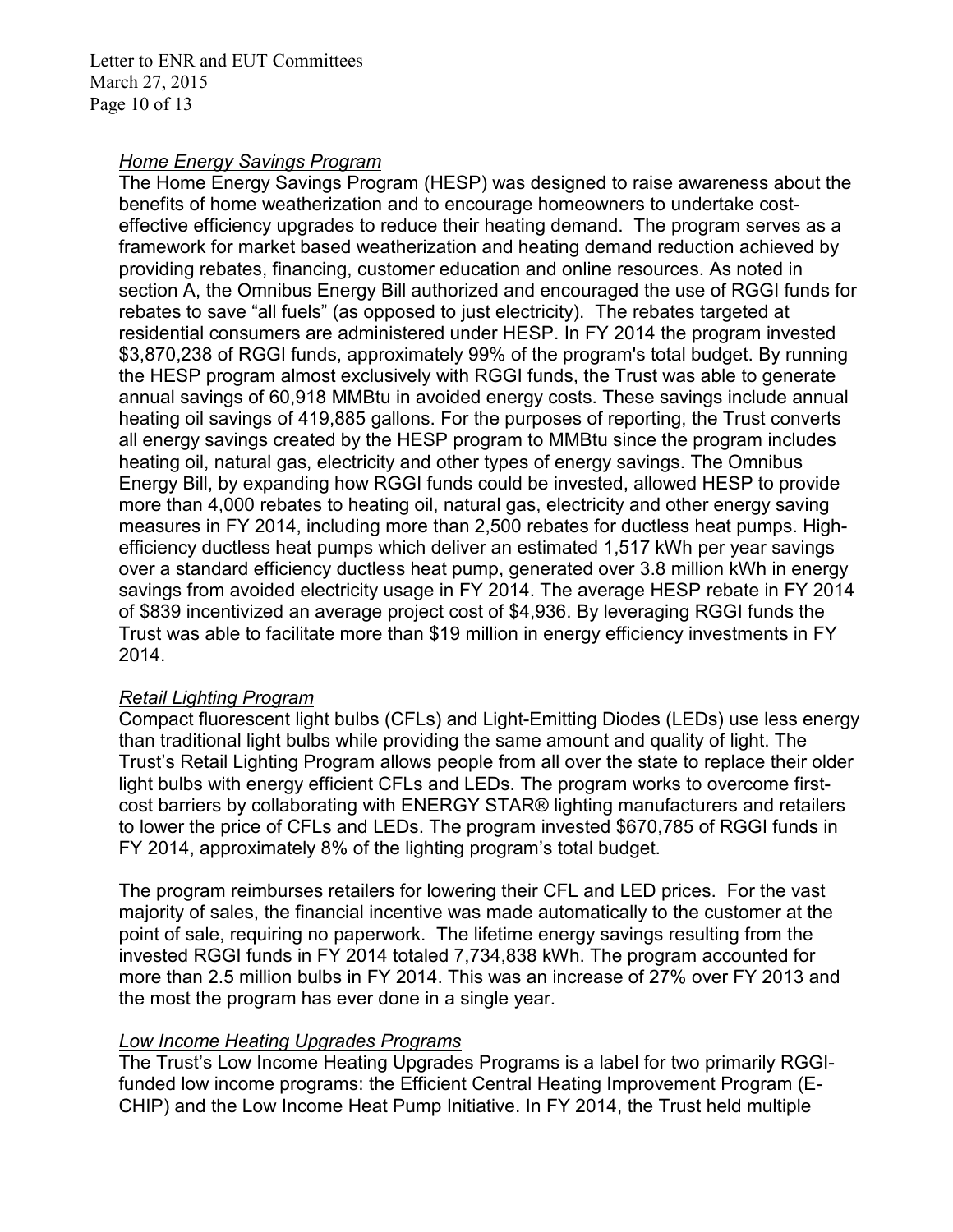Letter to ENR and EUT Committees March 27, 2015 Page 11 of 13

RGGI stakeholder forums to find ways the best ways to invest RGGI funds. One of the ideas that came out of the stakeholder process was the E-CHIP program. The program leverages Maine Housing's health and safety program named CHIP (Central Heating Improvement Program) which repairs or replaces failing central heating systems that present health and safety issues in low income homes. CHIP pays for the lowest cost option so the Trust pays 100% of the incremental cost of ensuring that new CHIP heating systems meet ENERGY STAR® efficiency standards. The Trust later started the Low Income Heat Pump Initiative when it became clear the volume of projects performed under the E-CHIP program would not fully invest the RGGI funds in FY 2014. The heat pump initiative works directly with Maine's Community Action Programs to identify low income homeowners with high fuel usage and install heat pumps in those homes. In FY 2014 the heat pump initiative installed more than 120 high-efficiency, ductless heat pumps in LIHEAP-eligible homes.

The \$318,971 of RGGI funds accounted for approximately 96% of the total budget for these two initiatives and resulted in 7,643 MMBtu in energy savings.

# *Business Incentive Program*

The Trust's Business Incentive Program provides education, technical assistance, quality control and financial incentives for energy upgrades to businesses of all sizes. The incentives fund a portion of the incremental cost of efficient electric equipment and are designed to entice businesses to install more energy efficient equipment than they would have otherwise. The Business Incentive Program used RGGI funds to launch a heat pump initiative late in the fiscal year.

The Business Incentive Program is also where the Trust is reporting the results of the Maine Advanced Buildings (MAB) initiative. The MAB initiative promotes high-efficiency commercial new construction and offers comprehensive strategies to help Maine property owners, developers, architects and engineers design new buildings that will achieve significant energy savings. The program offers education and financial incentives and shares best practices from buildings that successfully completed the program. In FY 2014, the Business Incentive Program and MAB invested \$87,704 of RGGI funds, approximately 1% of the program's overall budget. Through these channels, the RGGI funds generated annual savings of 555,186 kWh and 38 MMBtu in FY 2014.

# *Large Customer Program*

The Trust's Large Customer Program provides financial incentives that leverage private investment in large-scale electrical savings projects. The program is targeted at the largest energy consumers in Maine such as hospitals, paper mills, large manufactures and organizations with multiple facilities. The incentives provided by the program help large Maine businesses overcome barriers to energy efficiency investments and help reduce the initial capital costs of the projects. This allows the projects promoted by the Trust to meet aggressive corporate return-on-investment criteria. In FY 2014 the program made significant strides to become more accommodating to Maine businesses by switching to a Program Opportunity Notice model and providing additional services to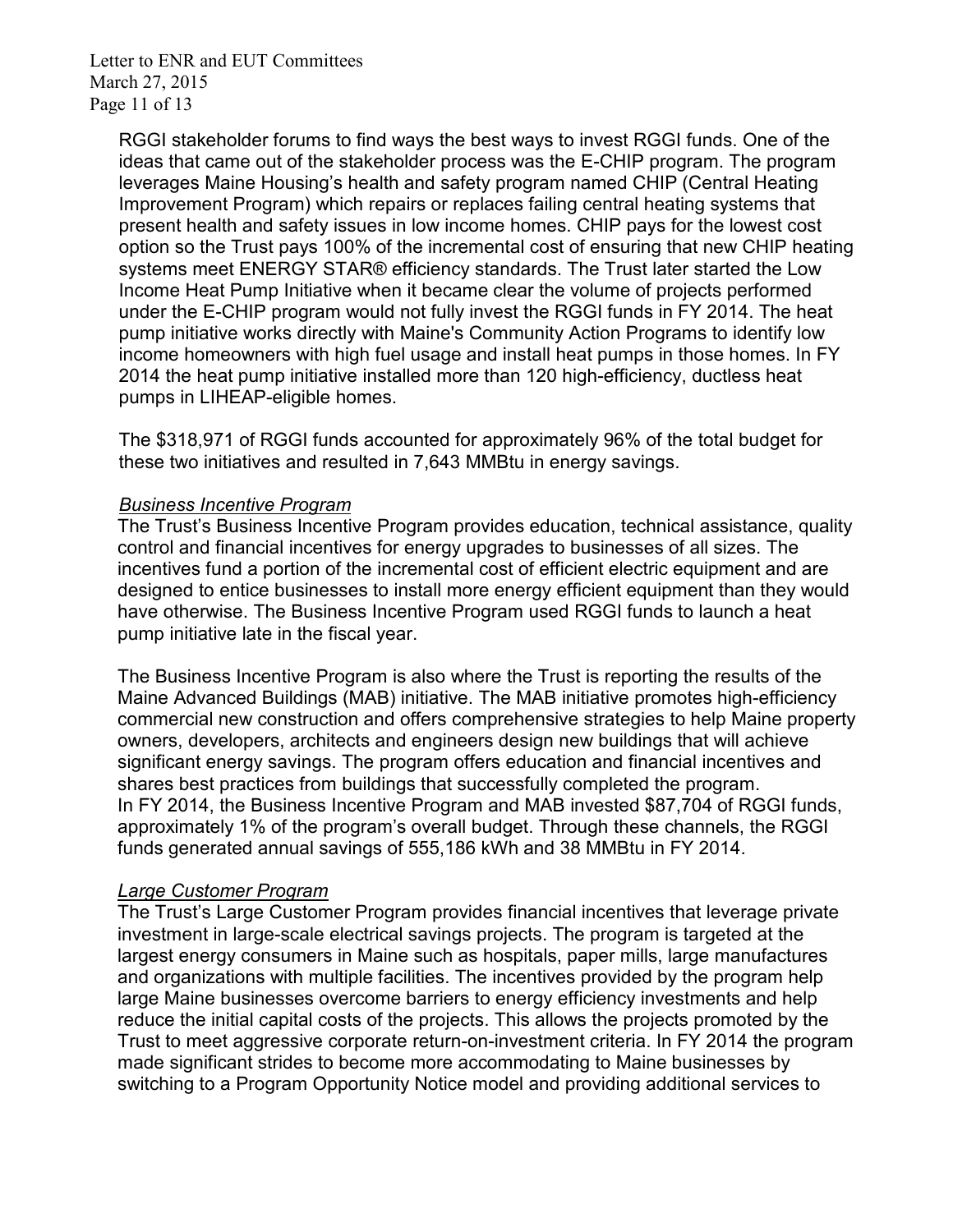Letter to ENR and EUT Committees March 27, 2015 Page 12 of 13

businesses such as scoping audits, subsidizing technical assistance to develop project proposals and arranging briefings for some business sectors.

The incentives under the Large Customer Program are awarded primarily on the basis of annual kilowatt-hour savings per dollar of incentive funds, while project readiness, economic viability and other factors are also considered. The Trust completed seven Large Customer Program projects, five of which were funded using RGGI dollars. The five projects generated an annual savings of 6,638,080 kWh by using \$1,553,386 of RGGI funds.

#### *Multifamily Efficiency Program*

The Trust's Multifamily Efficiency Program provides financial incentives for building owners to install energy efficiency measures in multifamily buildings that have more than five residential units. In FY 2014, the program also provided a free energy benchmarking report to building owners that compared their building's energy use with other similarly sized multifamily buildings in Maine, and included a fuel and electricity cost comparison; a list of suggested improvements, including estimated payback, energy cost savings, and installation costs; and an estimate of how much the property owner might save if they install a set of prescribed measures.

The program invested \$311,741 of RGGI funds in FY 2014, approximately 9% of the program's total budget. The RGGI funds allowed the program to generate 2,197 MMBtu in annual savings from avoided energy use.

#### **F. The extent to which funds from the Regional Greenhouse Gas Initiative Trust Fund established pursuant to Title 35-A, section 10109 serve customers from all classes of the State's transmission and distribution utilities.**

Funding from the Trust was used to provide programs for residential (including lowincome), commercial and industrial customer classes, including transmission and subtransmission customers, as set forth in previous sections of this report.

#### **G. The revenues and expenditures of the Regional Greenhouse Gas Initiative Trust Fund, established pursuant to Title 35-A, section 10109.**

Revenues from the sale of Maine's allowances under RGGI have totaled \$59 million as of the end of 2014 (\$5.6 million in 2008, \$9.6 million in 2009, \$8.3 million in 2010, \$5.2 million in 2011, \$5.5 million in 2012, \$14.1 million in 2013, and \$10.6 million in 2014). Expenditures of the Regional Greenhouse Gas Initiative Trust Fund are described in section E of this report.

#### **Voluntary Renewable Energy Set-aside**

The number of allowances set-aside for the Voluntary Renewable Energy set-aside program are sufficient to adequately cover the number of claims, therefore the Department recommends keeping the amount of the set-aside at the current level of 2% of Maine's annual  $CO<sub>2</sub>$  allowance budget.